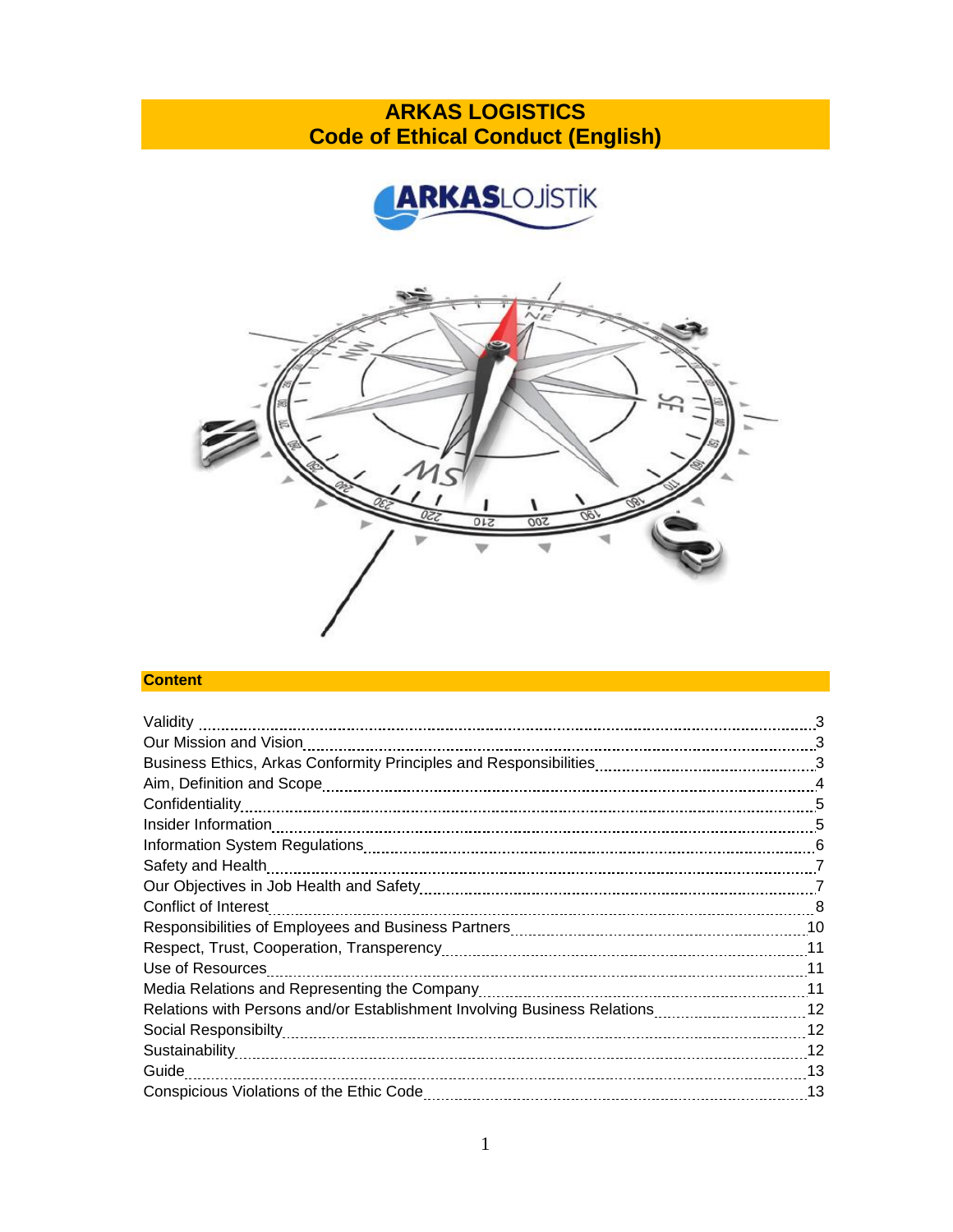

## **Dear Arkas Logistics Family,**

Arkas' values have always been based on honesty, openness and transparency. Since all of us share these values as a basis for the way we do business, we have decided to document them in a booklet called "Our Ethical Principles". We would like to share this booklet with you because I am confident that it will help those who are new to the company to understand our values.

The increase in competition that is caused by globalization means that the concept of "ethics" has become more important, especially for multinational companies. In general, business ethics refers to the moral values and rules that provide guidance in the business world. These principles have been identified based on case studies that help us to distinguish between right and wrong. Business ethics involves making the right decisions at the right time in order to achieve results that will benefit the employer itself as well as employees, customers, other stakeholders and society as a whole. In today's world, companies that are able to formulate their own ethical principles and communicate them to their customers have an advantage in the arena of global competition.

This booklet has been prepared in conjunction with the office of our Human Resources Coordinator in order to provide detailed information about company behavior and how to conduct business so that all employees will understand, adopt and internalize these values.

I am confident that as an Arkas Logistics employee, you will truly take to heart the principles in this book and act accordingly. I believe that we will be happier and more successful when we live out this shared philosophy, which shows us how to behave in our relationships with customers and with each other.

### **Best Regards,**

**Diane Arcas AKTAŞ** Vice President of Arkas Group And President of Logistics Group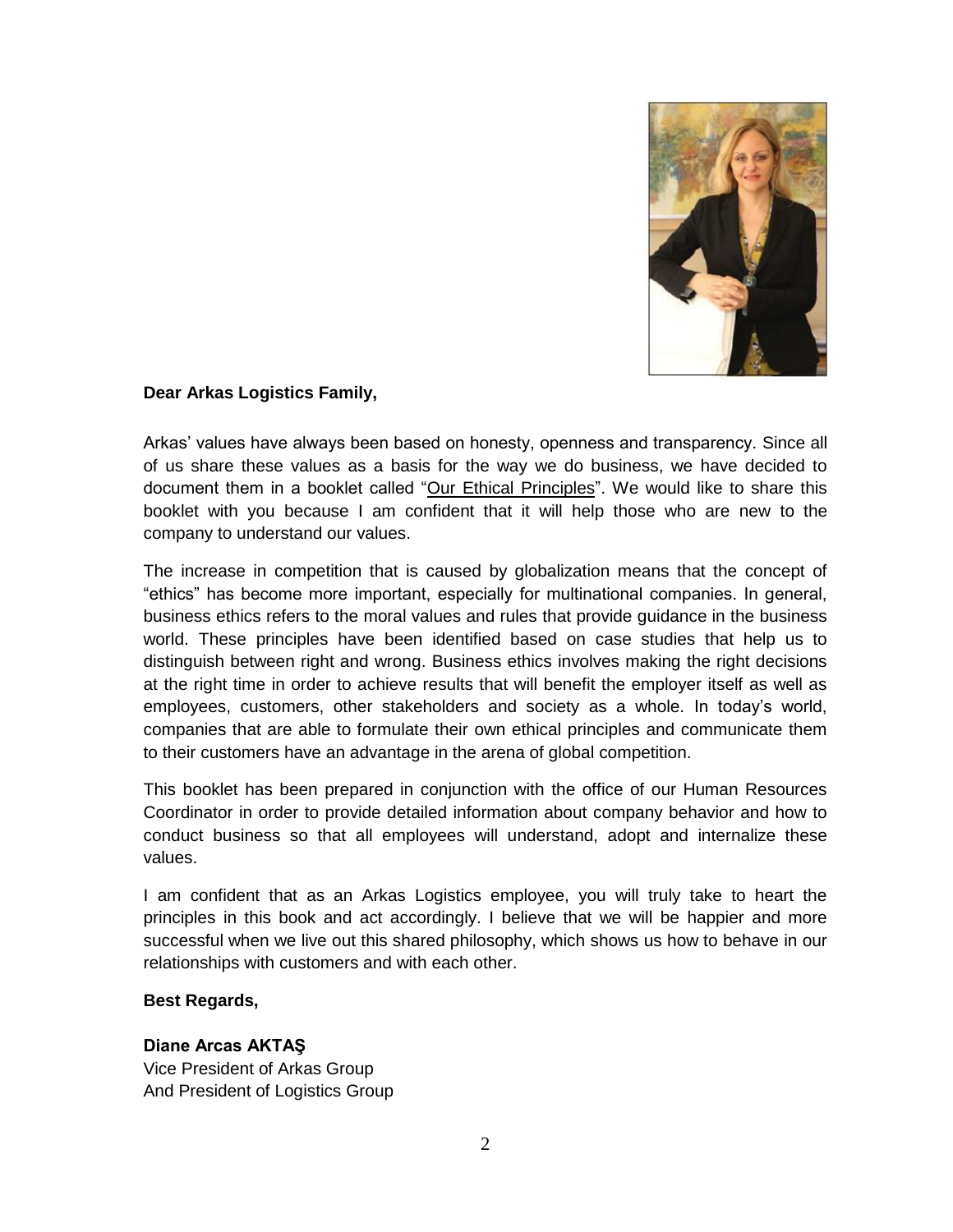## **Validity**

The Ethical Code of Conduct of the Arkas Logistic Services Group (henceforth to be called Arkas) is in effect as of 1st January 2015.

#### **Our Mission and Vision**

## **Mission**

To be a leading logistics company that provides rapid, reliable, high-quality and profitmaking logistics services for its customers in one of the world's biggest cities using its own facilities and equipment.

### **Vision**

To be a leading logistics company that makes a contribution to its country and to society and that offers a wide variety of shipping services that exceed the expectations of companies involved in commerce.

### **Business Ethics, ArkasConformity Principles and Responsibilities**

- We observe laws, ethical and moral rules.
- We build transparent associations based on confidence.
- We behave towards one another with mutual respect.
- We aim for continual improvement.
- Teamwork is important for us. We help one another.
- We are focused on success and obtaining results.
- Client satisfaction is our target. We conduct client relations with courtesy and civility.
- We carry environmental responsibility and consciousness.
- We believe that the responsibility of admonishing those who violate these rules falls not only on company managers and owners, but on us all.
- We reflect Arkas' values and standards in our actions and attitudes.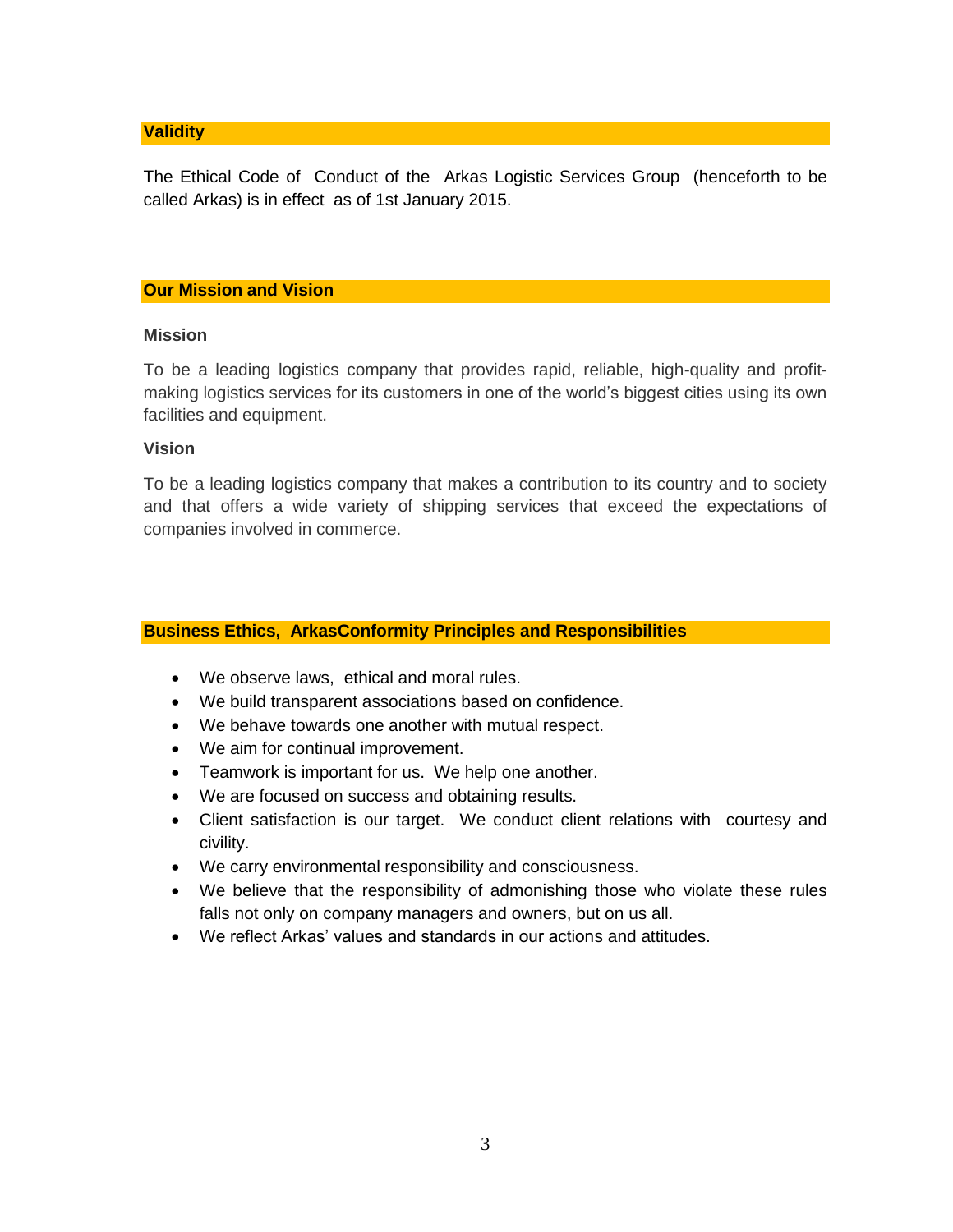#### **Purpose**

This document has been prepared so that all employees know, understand and internalize the behaviors and ways of doing business that have been described in detail in Arkas' Principles of Ethical Compliance, and to provide information about procedures so that everyone acts according to these principles.

## **Definitions**

**Ethics:** All behaviors and moral values that people in certain professional fields must either do or avoid.

**Principles of Ethical Compliance:** Standards of behavior which specify how to behave and make decisions based on tasks and principles that have been identified based on fundamental values, when considered from a corporate perspective.

**Clear Ethical Violation:** Behavior and decisions that are contrary to the philosophy and policies of Arkas' Principles of Ethical Compliance.

**Arkas Logistics Group Ethics Hotline:** A hotline to the Arkas Logistics Group that can be used by anyone (subcontractor, supplier, employee or customer) in any situation where the law, morality, company ethical principles or the interest of the company have been compromised based on the examples given in Arkas' Principles of Ethical Compliance, or where there is suspicion that they may have been compromised. Issues reported to the ethics hotline will be confidentially evaluated by the Arkas Logistics Services Group President and action will be taken accordingly.

[\(etik@arkaslojistik.com.tr\)](mailto:etik@arkaslojistik.com.tr)

### **Scope**

The scope of these principles covers the values to be followed when Arkas Logistics A.Ş. employees who provide transportation, terminal and forwarding services take actions and make decisions.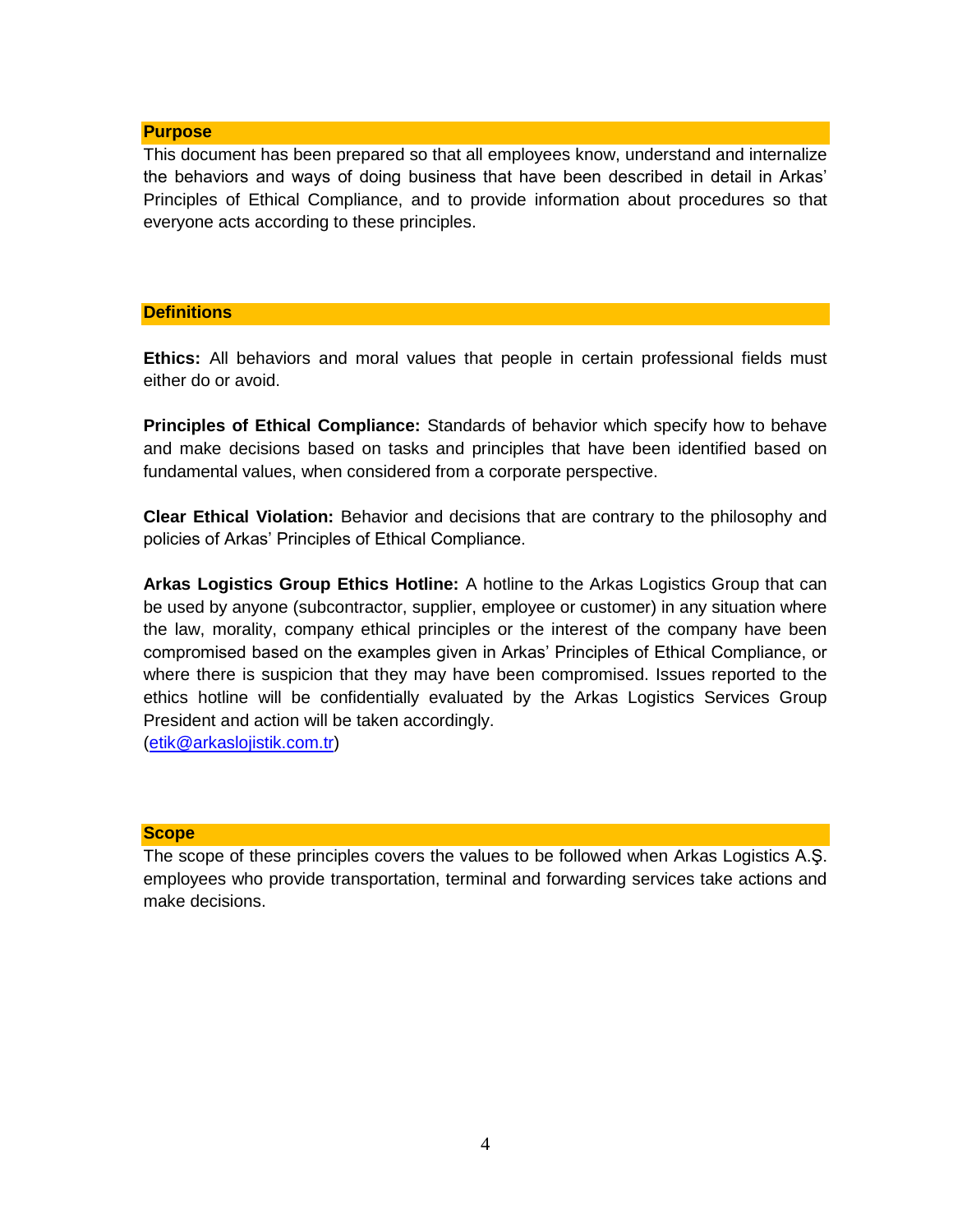## **Confidentiality**

All our employees are responsible from maintaining data and information security. Confidential and private information covers knowledge that is exclusive to LOHG and the disclosure of which can be detrimental to its competitiveness; commercial secrets; undisclosed financial and other information; information pertaining to rights of employees and all information contained in "confidentiality agreements" contracted with third parties.

The principles of confidentiality for all of our employees apply to the following:

### **Insider Information**

- As Arkas employees, we are conscious of the need to preserve the privacy and to protect the confidential information belonging to our clients, our staff and other persons and establishments with which we collaborate.
- We protect confidential information on Arkas companies; we are mindful to use such information solely in line with Arkasobjectives and share them only with persons concerned and within defined limits of authorisation.
- All employees of Arkas acknowledge that all commercial, professional knowledge and technical know-how concerning Arkascompanies which they learn and obtain directly or indirectly, as well as any knowledge acquired through information and techniques developed by the employer on the premises, and all training received locally or abroad are to be considered confidential information and commercial secrets.
- All Arkas employees acknowledge that all written and verbal information, all input obtained over coded or uncoded electronic media concerning freight, price offers and work place policies; any information on clients and all kinds of knowledge they may have obtained within this context are considered as confidential and commercial secrets.
- All Arkas employees are obliged to assiduously protect confidential information and commercial secrets, to refrain from disclosing them to third parties, to abstain from using such information for personal or third party commercial gain and to desist from behaving in ways that would result in such inappropriateness.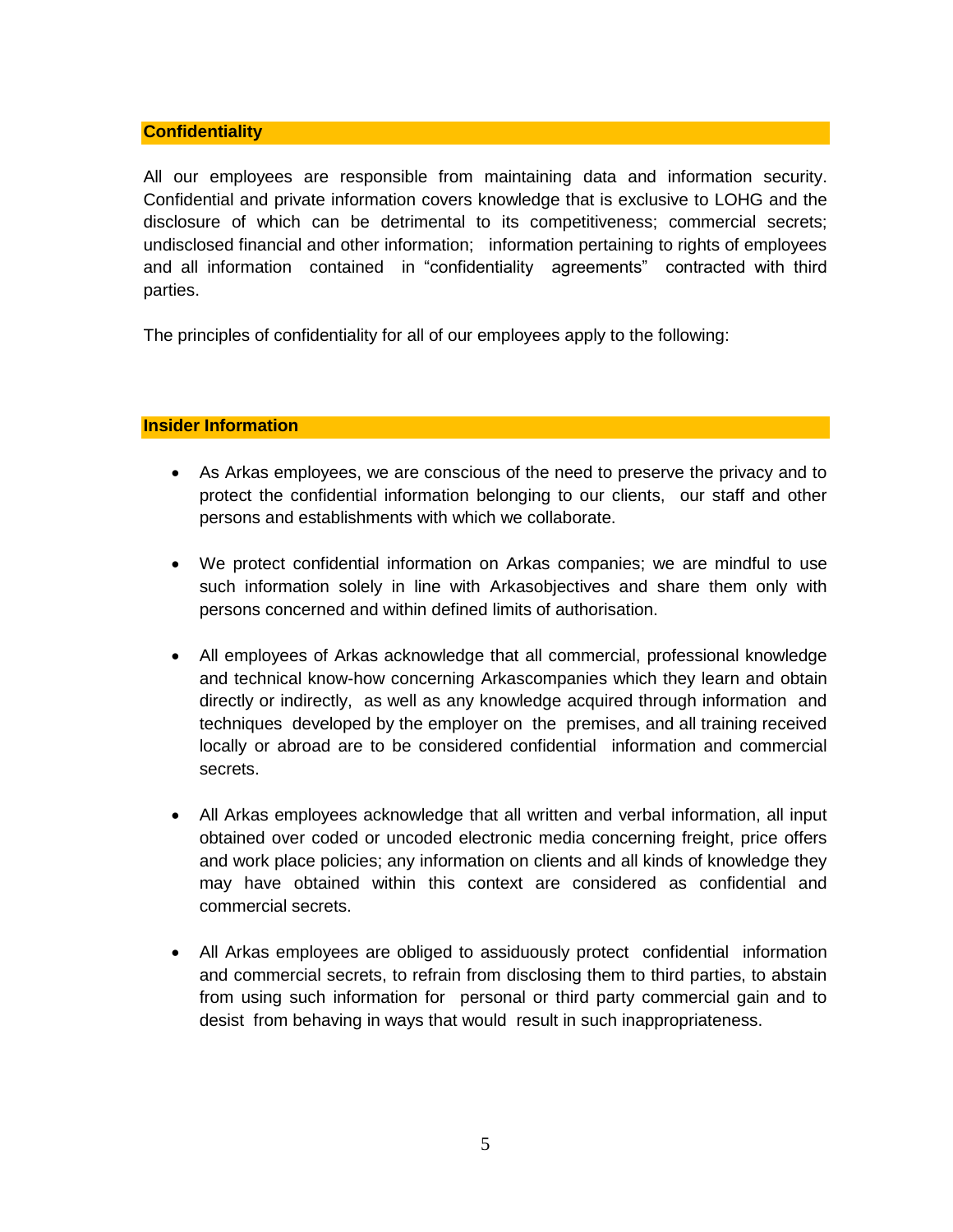## **Information Systems Regulations**

- All Arkas employees observe the following Information Systems Regulations.
- All data/information stored on electronic and other media are the property of Arkas and all legal rights therein belong to Arkas.
- All information systems, data communication channels, data/information etc. can only be used for business purposes.
- Arkas employees are obliged to observe and show utmost diligence for the principles of physical protection, accessibility control, back-up, security and confidentiality during the usage of information systems, data communication systems and data/information.
- Secret/valuable Arkas information stored on electronic or printed media are absolutely not to be duplicated except during operations required by the work; not be printed on printer devices, not be recorded on smart phones, not be physically transported outside work premises, and should not be served by any the transference of files to third parties by way of telephone, e-mail or web. All employees are obliged to report other personnel observed infringing these rules, to the ArkasEthics Line.
- Our employees may use the company e-mail systems, addresses and electronic mail boxes only for business purposes. Company electronic mail addresses cannot be used to send our employees or third parties electronic mail containing any messages of a personally damaging, obscene, insulting, threatening, profane nature, nor any political messages, slogans and propaganda. Company electronic mail system and addresses cannot be used in illegal activity that would violate corporate policies, rules or the laws of the land.
- Employees may not introduce information systems not owned by Arkasinto the premises, offices, company site etc. and may not use them on the premises. Under special circumstances deemed necessary, and only with the knowledge and permission of the Information Systems Directorate, they may be brought in under the supervision of authorised personnel.
- Employees should not permit any access to information systems and communication channels they use, without their own knowledge and approval. At the termination of their work on information systems, they must engage their password- controlled screen savers and terminate systems access or session by logging off or logging out.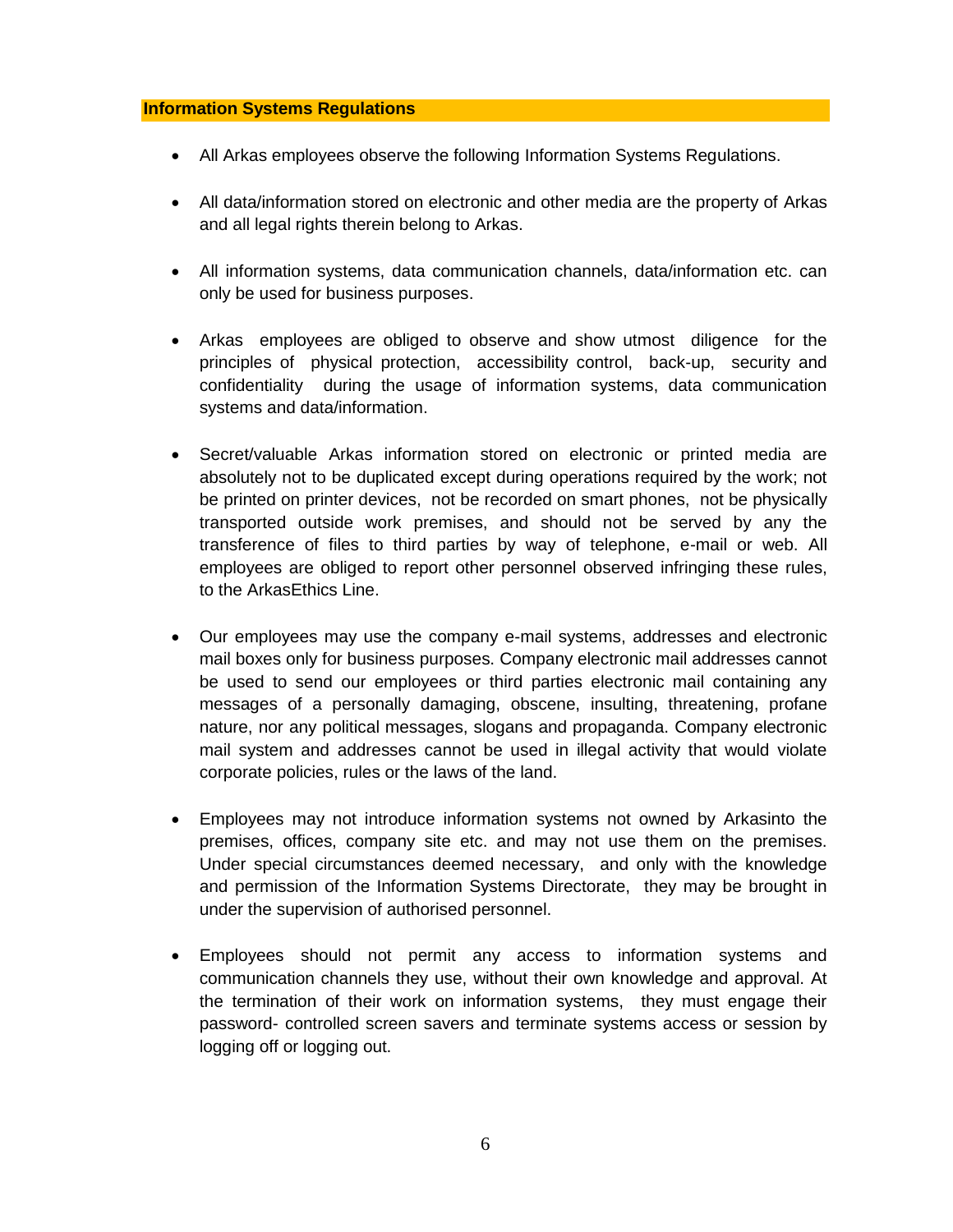- Employees should strictly refrain from opening electronic mail from unknown addresses with suspicious or unclear attachments, subject or content and should not forward them to any other address but should inform the Service Desk teams of ISD immediately. Likewise, any employee who receives a virus warning or a virus alert through any source (e-mail, media, internet or other) must strictly refrainfrom transfer it to a third person or another colleague but should refer it to the ISD Service Desk.
- All internet access and all electronic mail use by employees are logged and followed by Arkasinformation security control systems.
- All software used in Arkas information systems are licensed and lawful. The product standards of these systems are set by ISD. Employees cannot infringe the copyrights and industrial property rights of the software.
- No software or hardware or system can be copied onto the information systems via data transmission systems for whatever purpose and without the knowledge and approval of the Information Systems Directorate. Employees cannot make any alterations on the settings of any hardware, software or system on any personal computer as consigned to them by ISD. When alterations are required, employees should request that any and all setting changes be made by the User Support Teams of ISD, authorised for the systems in question.
- Every employee whose job has been terminated or is leaving of his or her own volition is required to turn in all confidential/valuable information, data/information and all information systems on which these are stored or recorded to Arkas within a maximum of one work day from the written date of job termination.

### **Safety and Health**

Our vision of safety and health at work for our esteemed employees who serve the Arkas companies, includes educating them against possible work accidents and occupational illnesses, seeking early diagnosis and treatment through periodic medical examinations and health scans, to prevent permanent disabilities and to ensure that they remain healthy and happy as individuals who work for their livelihood.

## **Our Objectives in Job Health and Safety:**

 To ensure that all Arkas companies conform fully to the national job health and safety legislation.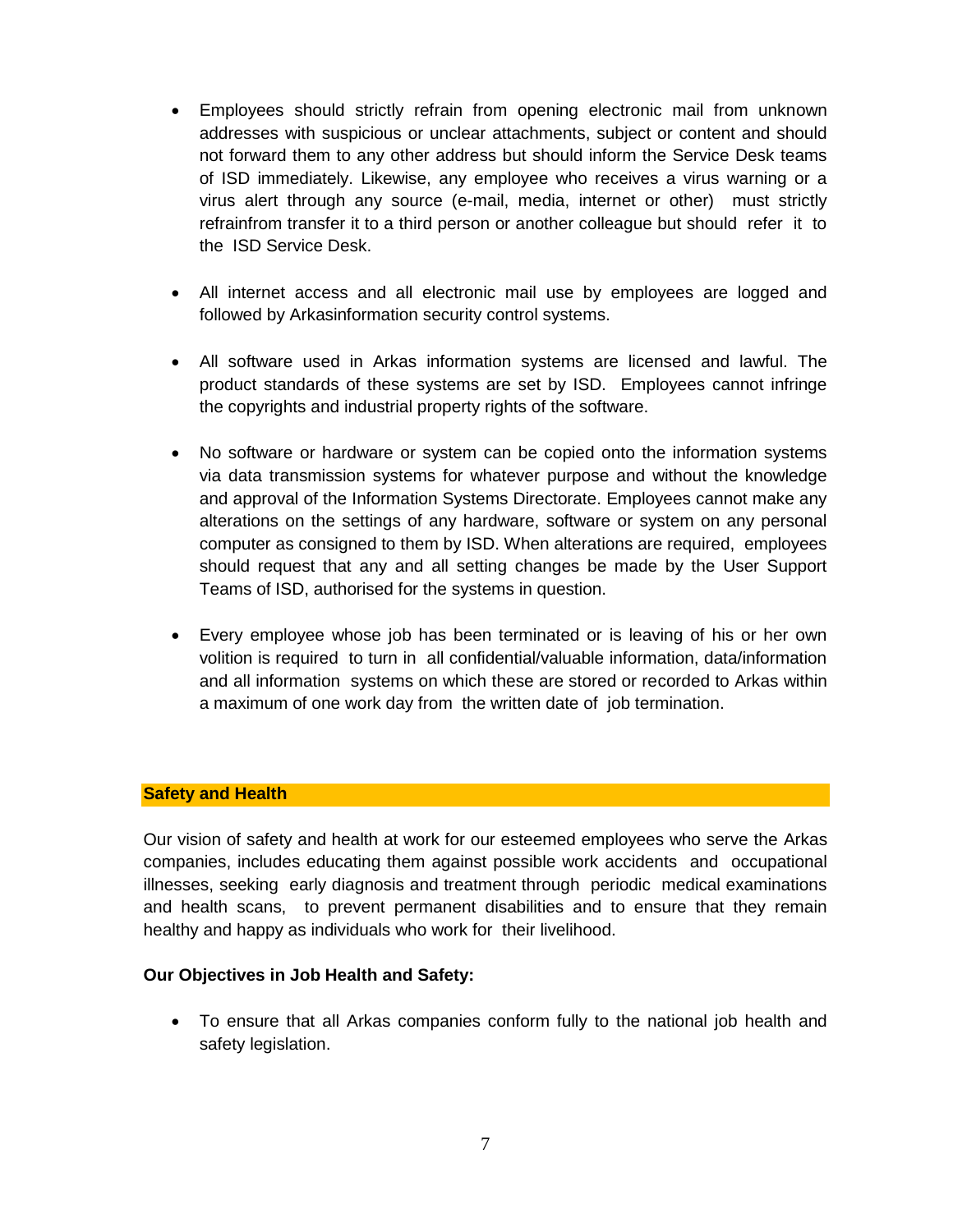- Assuring sustainability by continuously improving the system that has been put in place
- To complete the designation of work health and security leaders at each location, to see that all leaders receive sufficient training to ensure the efficient working of the system.
- To instil in the entire Arkas, an awareness of job health and safety and to ensure that work accidents and occupational illnesses are reduced to a minimum.

## **Conflict of Interest**

- Employees may not in any manner, use their position and authority in the company to obtain personal and private gain for themselves, their family members or third persons.
- Employees may not use company resources and facilities to support political parties' activities. Political activities may not be carried out on company premises, donations to political parties or candidates may not be made and political campaigns may not be supported.
- In the case of a conflict of interest, if and when in doubt, we seek the opinions of our manager and the Board of Ethics.
- Employees are not permitted to accept gifts, derive benefits directly or indirectly in relation to company business, cannot accept loans or credit from persons or firms engaged in business dealings with the company.
- Employees cannot offer gifts or provide benefits to third persons or establishments that would compromise their decisions and stance.
- Employees are obligated to pay rigorous attention to the issues of money laundering and preventing corruption.
- It is essential that all Arkas employees refrain from situations that may lead to conflicts of interest.
- A major responsibility that befalls on all employees is to refrain from using Arkasresources, name, identity and influence for personal gain and to avoid circumstances that may adversely affect the name and reputation of the establishment.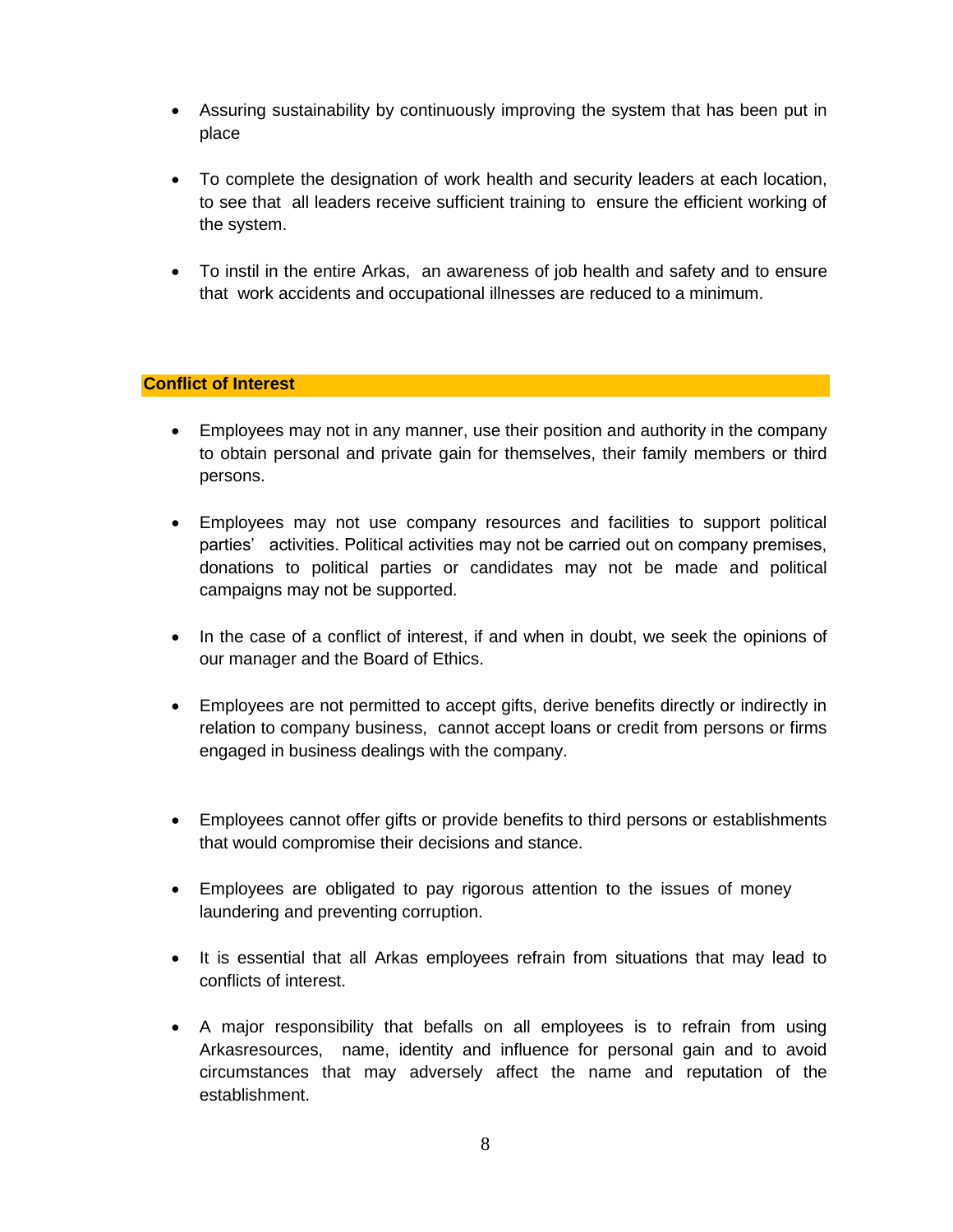All Arkas employees are obliged to comply fully with the activities listed below as circumstances which may lead to conflicts of interest and with the principles also outlined.

- Employees may in no way engage in mutual business relations whether they incur benefits or not, with family members, friends and other third parties with whom they have connections. Employees may not use their positions and job titles to obtain personal gains or gains for others at their work premises or at clients' facilities. Any such propositions received by employees must be immediately rejected and reported the relevant authorities. Similarly, Arkas employees must be wary of any conflicts of interest that may arise from their close family members being employed by establishments in competition with Arkas.
- It is essential that no Arkas employee directly or indirectly becomes engaged in activities which may define them as a "merchant" or "tradesman/artisan"; does not carry out any type of work under any title, for another person/establishment, in return for wages or similar benefits whether in or out of office hours.
- Employees may not obtain any commercial benefits for themselves and may not be involved in providing such benefits for others by leaking any information belonging to Arkas.
- Arkas employees may not serve as managing board members or auditors in firms other than Group companies without express approval of Arkas; they may not undertake jobs with companies in competition or in business dealings with Arkas.

Employees may assume duties in non-profit organisations and universities and carry out social responsibility and charity duties under circumstances which will not hamper their jobs with Arkas, provided written approval of the management has been obtained.

Managers authorised to employ and recruit, may not hire spouses, close relatives and close relatives of these.

Employees may give lectures and write articles of a professional nature on topics unrelated to company activities and not deemed against Arkas policies. The use of Arkas name in such activities requires prior permission from the Media and Communications Committee.

Employees may undertake duties in a political party under the conditions listed below and with the written permission of the management:

• Political activity of employees, should not create a conflict of interest with his/her job within the company and with the practices and positions of other Arkas firms.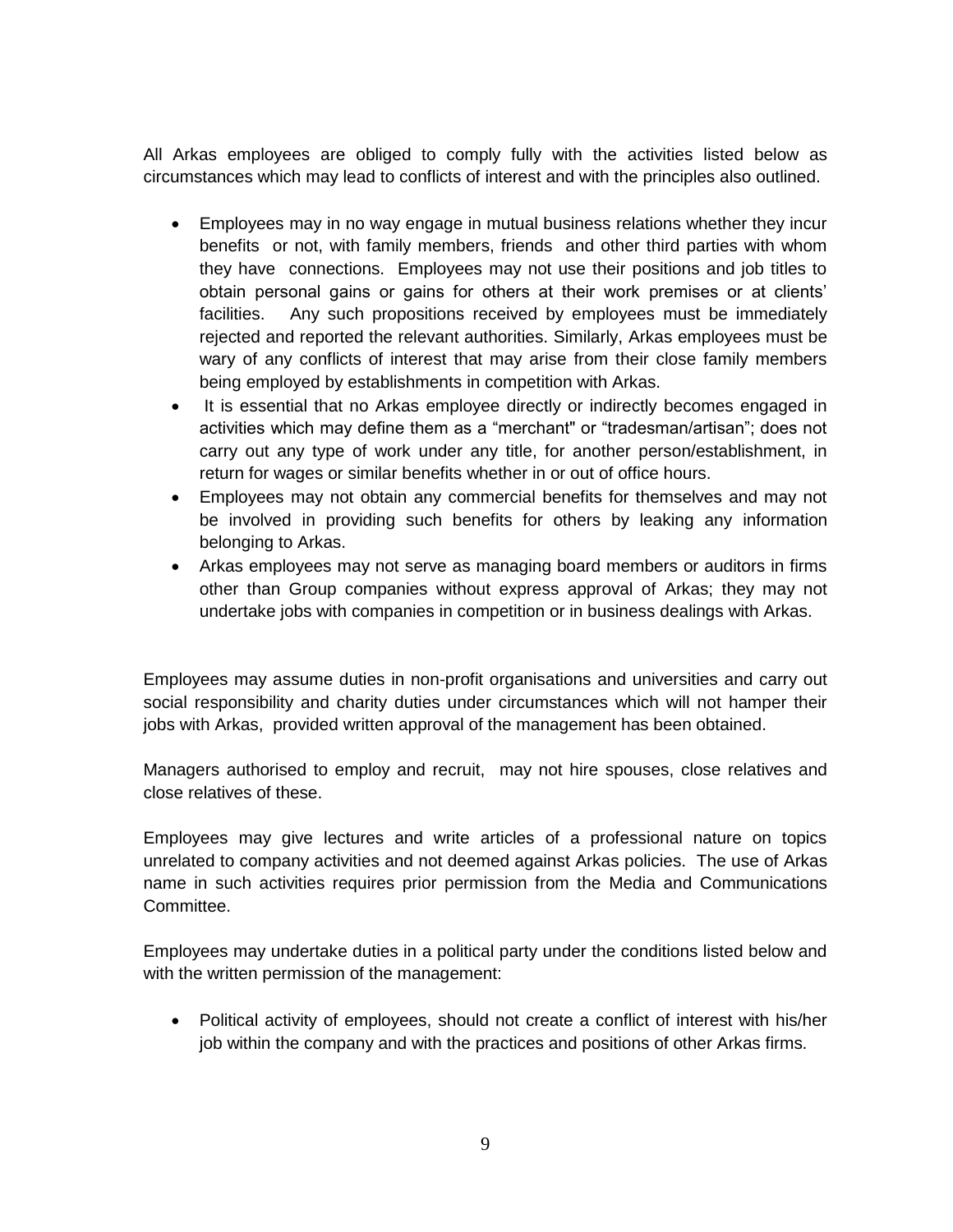- Employees may not use the company name,their position and title in the company and the company's resource while engaging in political activity. Employees may not engage in political activity during office hours.
- Employees may personally provide material or moral assistance and/or donations to third persons outside of Arkas and may assume duties in charity organisations.

## **Responsibilities of Employees and Business Partners**

- Principles of honesty, trust, consistency, professionalism and respect are observed in all relations with clients, suppliers and other persons and establishments with which the company engages in business.
- Employees carry out their duties in a transparent, accountable and responsible manner.
- Mutual respect, confidence and cooperation is essential in relations between employees.
- In line with the principle of transparency, employees will advise clients clearly and precisely of their rights and obligations and of the benefits and risks in relation to the services offered them.
- Excellence in services and absolute fulfilment of client requirements and expectations are our objectives.
- Competitive products will not be maligned and misleading advertisement will not be employed.
- Arkas owns the intellectual property rights to all products, designs, programs and similar innovations that employees develop in the course of their duties.
- Employees are required to comply with laws and regulations concerning software licenses, patents and copyrights, and all software and copyrights needed by employees to do their jobs shall be procured by legal means.
- Human resources management will not discriminate on grounds of race, ethnic origin, nationality, religion and gender. Equal opportunity will be given to individuals with equal circumstances; performance and productiveness will be the criteria for pay and promotion. Open door policy will be pursued.
- Awareness for protection of the environment and natural life, of consumer rights and public health is practiced and all relevant regulations are observed. All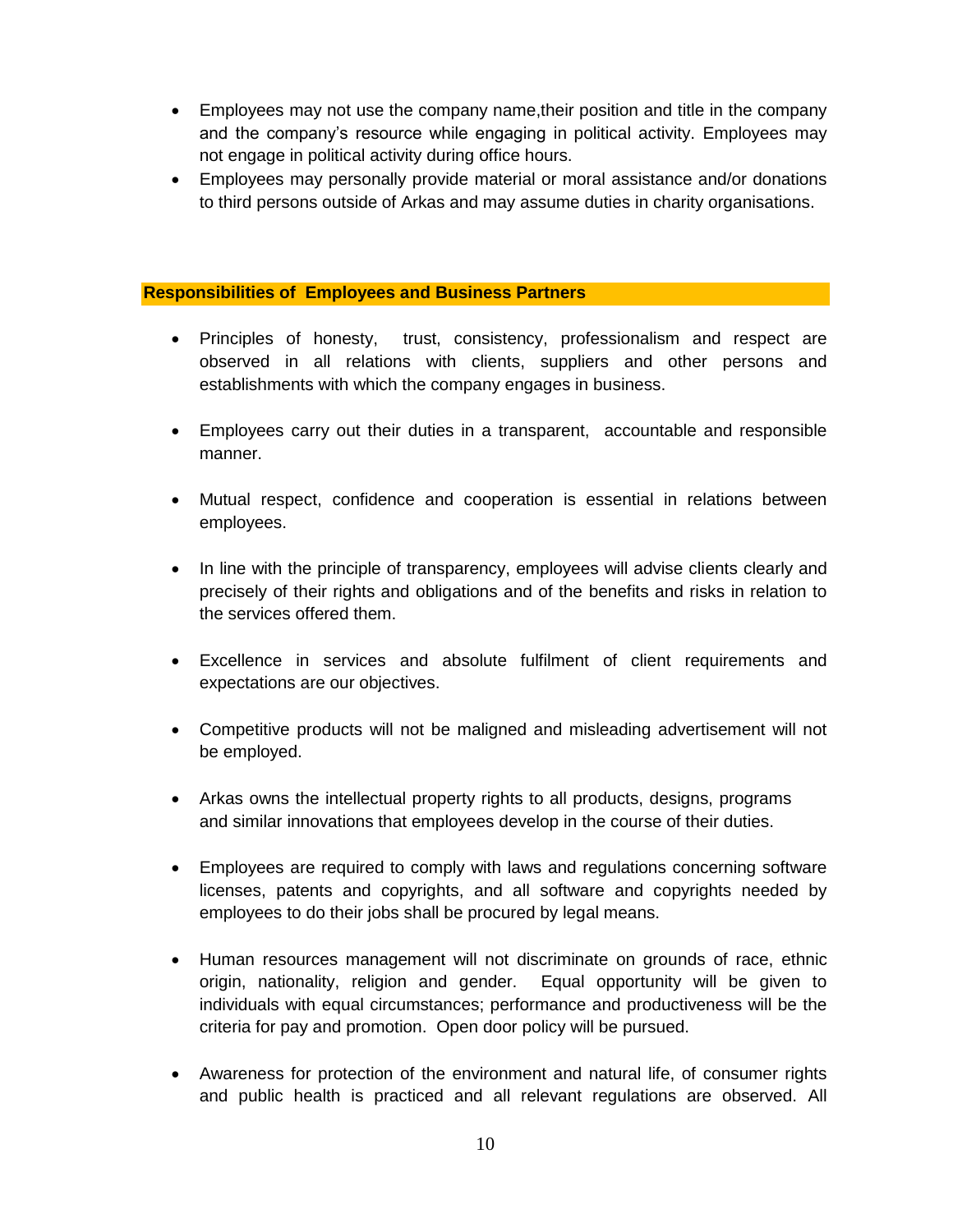employees will fulfil their responsibilities in order to protect and enhance the good reputation and the brand value of Arkas. In this context, all employees must take care that their personal bearing and conduct remain within the boundaries of the law and general rules of morality.

#### **Use of Resources**

- The interests of Arkas are to be considered when resources are used on its behalf. Employees cannot use company assets and resources inefficiently and outside of their purposes.
- Arkas assets, facilities and staff may not be utilised outside of Arkas activities under any name and for the benefit of any person.
- Arkas employees use office time judiciously, do not devote office time to their personal pursuits. Managers may not ask employees to perform personal errands.

### **Media Relations and Representing the Company**

- We administer an open and transparent media communication model.
- We take special care that corporate messages, information and statements do not mislead the public.
- We stand equidistant to all media bodies and maintain equal contact with all.

### **Relations with Persons and/or Establishments involving Business Relations**

- Employees may not enter into commercial dealings with Arkasclients, contractors or suppliers and other persons and/or establishments with which the company does business. They may not borrow money and/or goods/services for personal purposes. No employee may loan Money and /or provide goods and services to other persons and establishments involved commercially with Group Companies.
- The following points are to be taken under consideration in dealings with clients: No action may be carried out without the client's knowledge even though it may be to the clients advantage; clients cannot be taken advantage of although it may result in the company's benefit; the client may not be misinformed or given incomplete information with the expectation of profits to be incurred.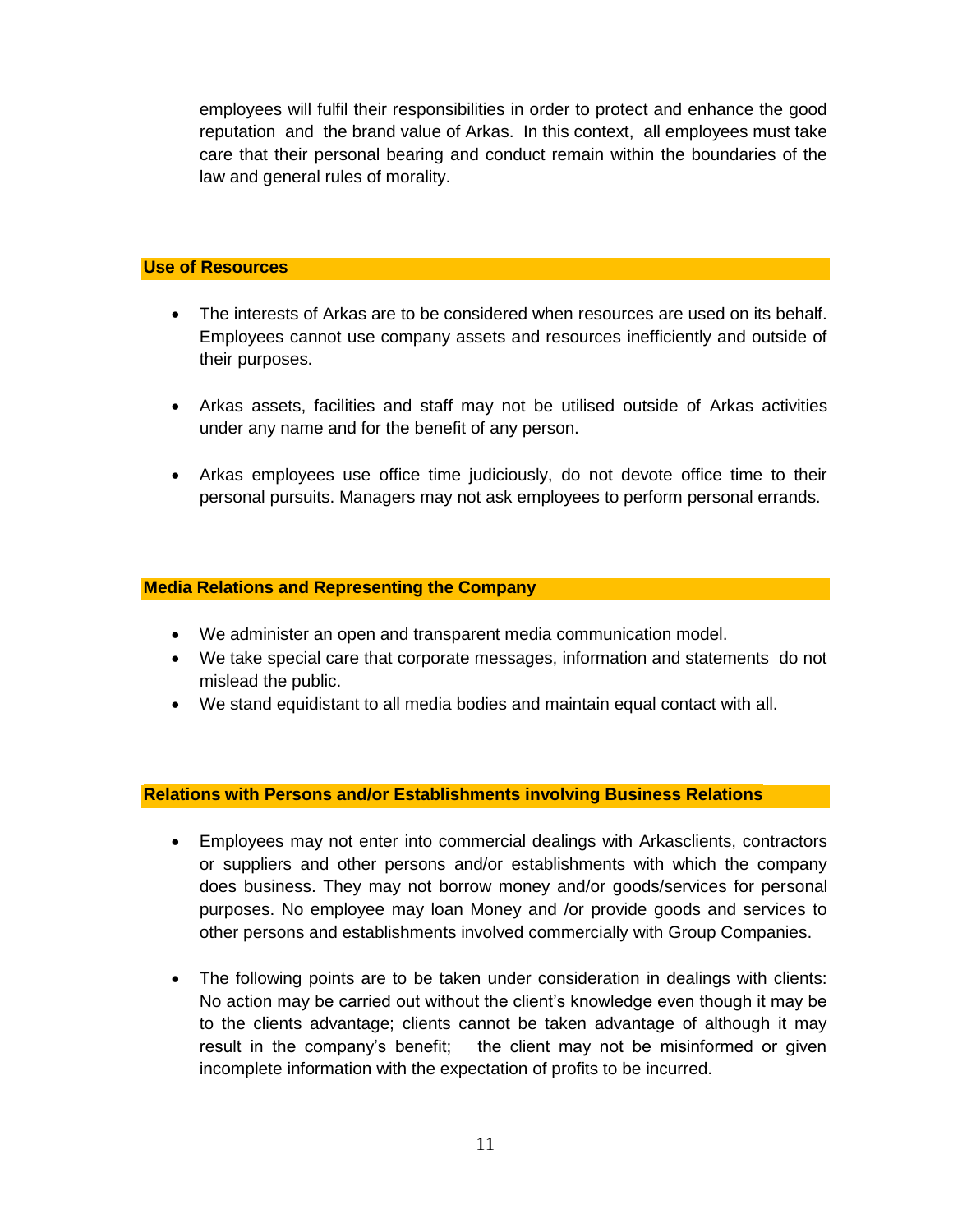Arkas employees may not ask for gifts or insinuate such a request from persons or establishments involved commercially with Group Companies. They may not accept gifts, monies, cheques, property, free holidays, special discounts that will compromise the company. No personal aid or grant may be accepted from persons or establishments involved in business relations with Arkas.

### **Social Responsibility**

- Arkas Holding S.A. believes that contributing to the progress of social life in fields such as art, education and health is part of its institutional social responsibility.
- Concerning its activities of social responsibility, Arkas Holding S.A. values the projects and suggestions of its employees. Arkas is currently implementing corporate social responsibility projects, namely Turmepa II, ArkasTrio, Arkas Sports and Arkas Maritime History Centre. Also, the Sea Stars Social Responsibility Project Group, composed of Arkas employees is pursuing projects on environment and health.

# **Sustainability**

- Arkas, emphasizes turnover growth but regards the sustainability of this growth and concurrent achievement of the maximum enhancement of social privileges and social improvement just as importantly.
- Arkas has a function in the betterment of the life quality of its employees through the social standards it offers them and by its contribution to the business environment.
- Arkas encourages its employees to participate in sports and health and environmental activities.
- Arkas devotes maximum care to protect the health of its own workers and those working for its suppliers as well as making efforts to protect public health.
- Arkas, by opting for rail and sea transportation in combined shipping, exercises care to restrict its carbon footprinting to minimum levels.
- Arkas emphasizes necessary improvements at work premises in order to prevent energy wastage.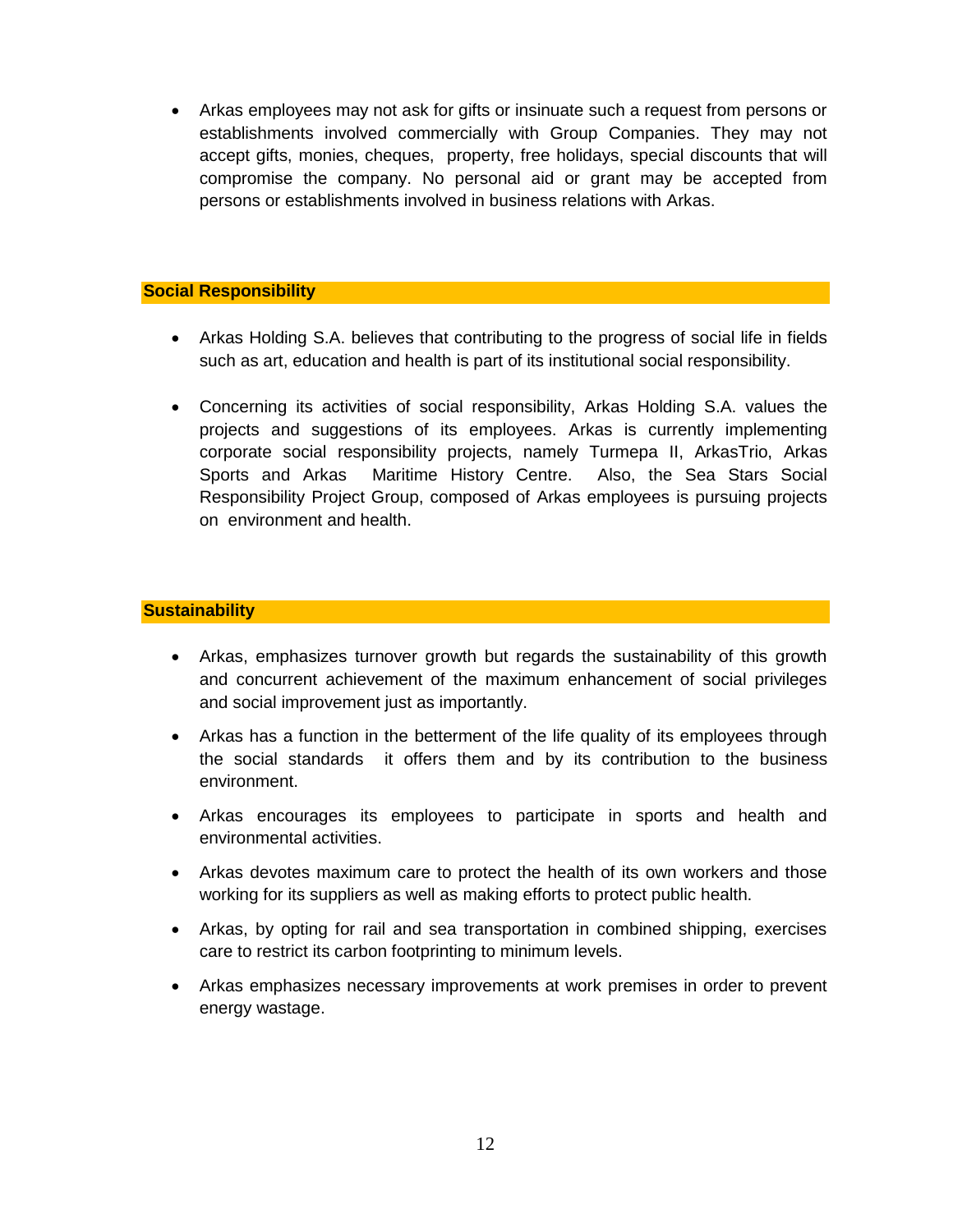## **The Guide**

- All persons who have accepted to work with Arkas are considered as having agreed to abide by these working principles. The responsibility of advising employees of these principles and answering their questions if any, lies with unit managers.
- Arkas Code of Ethical Compliance are made available to all new recruits through an Orientation Programme. The Code is also available on the websites of all Arkas companies.
- Any infringements of the Arkas Ethical Code as listed below which are observed or perceived as situations violating the company's ethical principles or interest, will be reported to managers, departments and the Arkas Logistics Group Ethics Line (etik@arkaslojistik.com.tr) by all parties (contractors, suppliers, employees, clients) .
- All reports to the Ethics Line will be confidentially reviewed and pursued by the Arkas Logistics Group President.

## **Conspicuous Violations of the Ethics Code:**

- Violation of written rules
- Reporting late for work and/or leaving early.
- Declaring less annual vacation time than was actually taken
- Failing to give correct and complete information to superiors or subordinates.
- Maligning individuals by making remarks or behaving in a manner damaging to their character and honour.
- Spreading gossip, engaging in quarrelsome behaviour and verbal abuse of others.
- Physically assaulting or abusing other workers, causing quarrels.
- Accusing colleagues without documentation; making unjust complaints.
- Giving/receiving bribes or gifts
- Stealing information or property.
- Deceiving upper management by distorting management reports (even if it favors the company)
- Obtaining personal income through company resources by assigning or employing the business potential of the company in return for personal gain or privilege.
- Using company resources for personal purposes.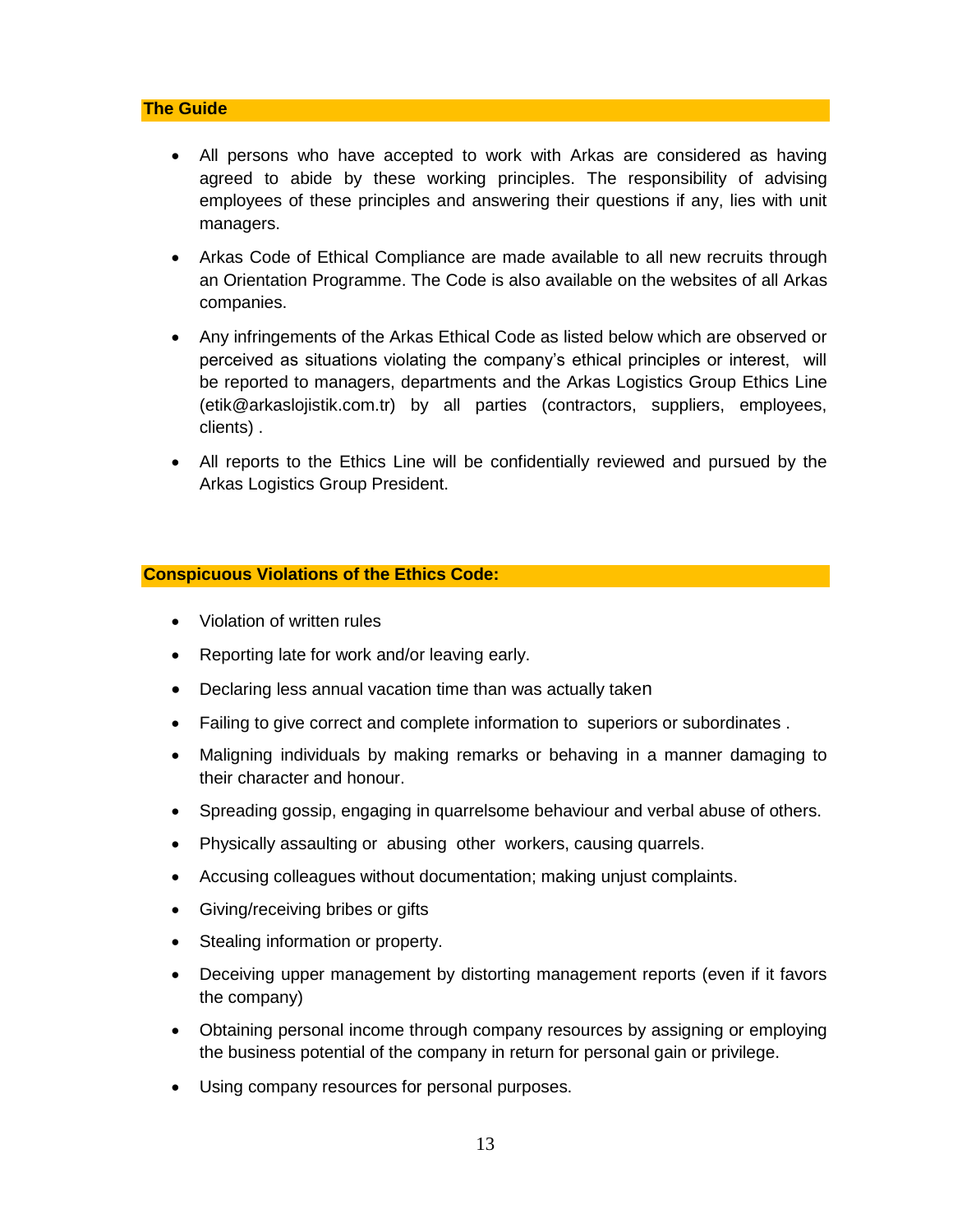- Allowing third persons the use of company assets.
- Injuring third persons or companies by using the influence of the Arkas brand name.
- Undertaking personal activity in areas which come under one's own job. i.e. owning trucks, carrying out truck/contrainer maintenance and repair work.
- Entering into complicated commercial relationships with third party companies
- Condoning fraud, deceit and irregular practices; failing to report suspicions to those in authority and to the Ethics Line.
- Giving out confidential or private information of the company, sharing its store of know-how and its commercial secrets with third persons for purposes of personal gain.
- While driving company vehicles for company purposes altering a specified itinerary, using vehicle for private purposes and /or condoning such conduct.
- Neglecting job or wasting resources
- Violating plans, policies and rules on work health, and work safety
- Failing to represent the company in an appropriate manner while on client's premises; behaving in an overly-familiar manner or immorally.
- Behaving rudely to clients, misinforming the clients, causing client complaint.
- Discriminating between clients or employees for reasons of political belief, close personal relations, dislike, grudge or similar reasons during the performance of duty.
- Failing to feed the necessary data into the information system used on the job; feeding data carelessly or incompletely.
- Concealing a mistake; incriminating someone else.
- Failing to reach the expected efficiency in duties as described in the employment contract, underperforming on the job, reacting to feedback as a personal issue.
- Failing to attend without excuse, courses registered in.
- Giving false or incomplete information to employer and managers,( e.g. application forms etc.)
- Making or receiving personal telephone calls of unreasonable duration during work hours.
- Hiring relatives and family members without necessary notifications and without informing and receiving approval.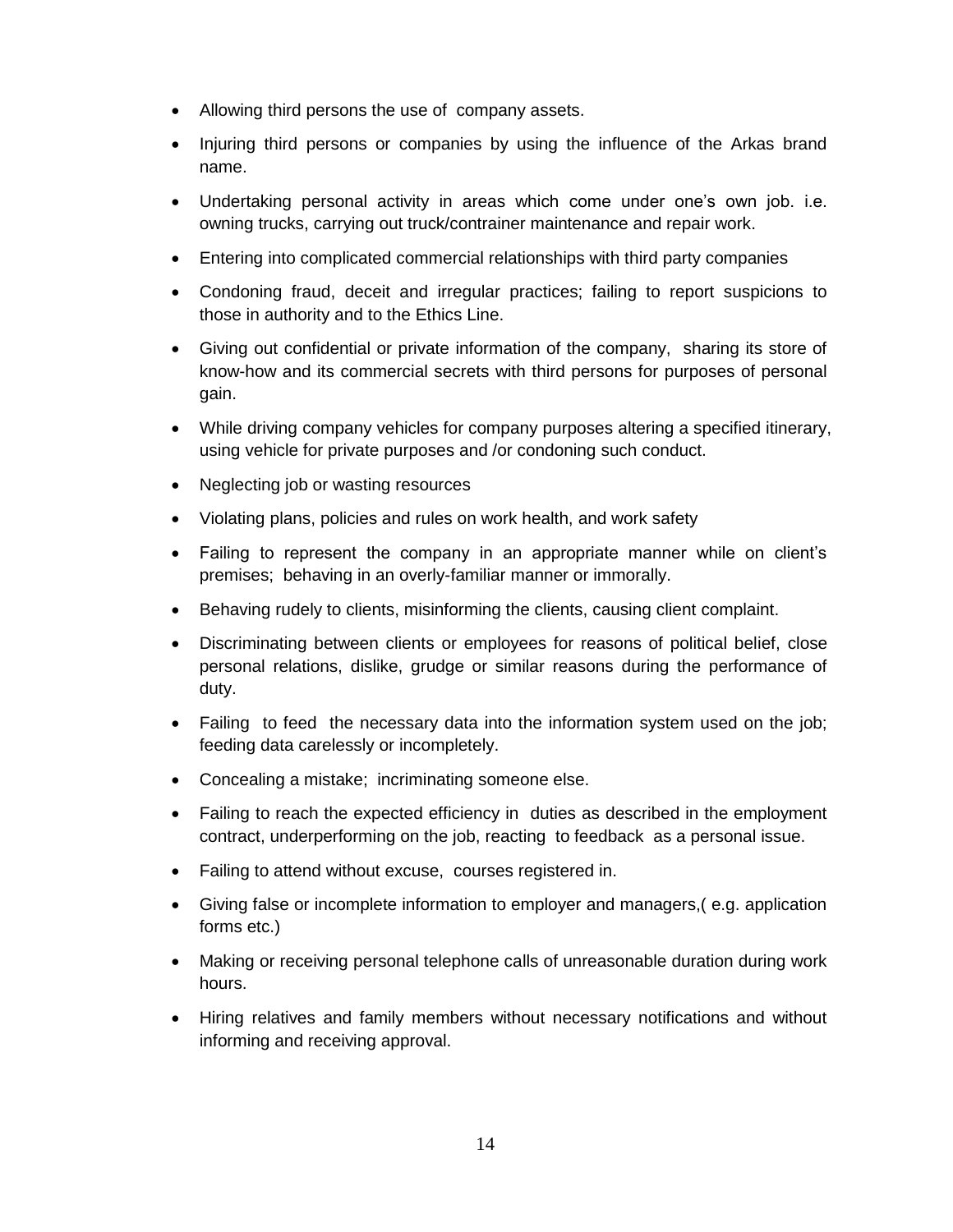- Failing to inform the Human Resources Department of any changes in personal details registered with the work place within one month. (e.g. change of marital status, domicile address etc.)
- Habitually incurring debts above income, leading to confiscation of salary; habitually asking colleagues for loans, failing to repay debts. Incurring debts by bank loans taken or vouched for by colleagues.
- Inappropriate behaviour, negligence of job and frequent absences caused by unseemly lifestyle or alcohol or substance addiction.
- Failing to report erroneous and improper behaviour to Ethics Board or superiors.
- Failing to comply with work regulations, work procedures, Human Resources regulations an rules cited in the work contract and other written rules.
- Concealing mistakes at work, thereby causing greater damage.
- Theft of idea by suggesting to superiors that an idea or an achievement in reality belonging to another person, is his/hers.
- Causing the company to lose money by exceeding the bounds of approved authority
- Moving machinery, workers, cars, registered fixtures or equipment between persons or locations without the approval of Logistics Management.
- Deliberately ignoring purchasing tenders or impeding them by creating difficulties.
- Violating purchasing procedures, failing to collect detailed market bids for the purpose of lowering costs in purchases made for the company.
- Violating legal procedures and company practices by falsified company stamps, documents and reports or forcing someone else to do so.
- Using company cash for non-work related expenditures.
- Effecting payments on behalf of Arkas with personal credit card; and/or receiving cash payments due to Arkas from clients but effecting payment with personal credit card, therefore tampering with the company's cash balance.
- Removing company cash, cheques, vouchers or registered items from the work place without permission, selling them or assisting in their removal or sale.

As the representatives of the employer, managers are obligated to act according to the company's ethical principles and they are the ones who are primarily responsible for creating and maintaining a work environment that conforms to Arkas' values. For this reason, the examples of ethical violations given below are particularly relevant for managers.

Failing to guide and advise subordinates in line with company benefit.